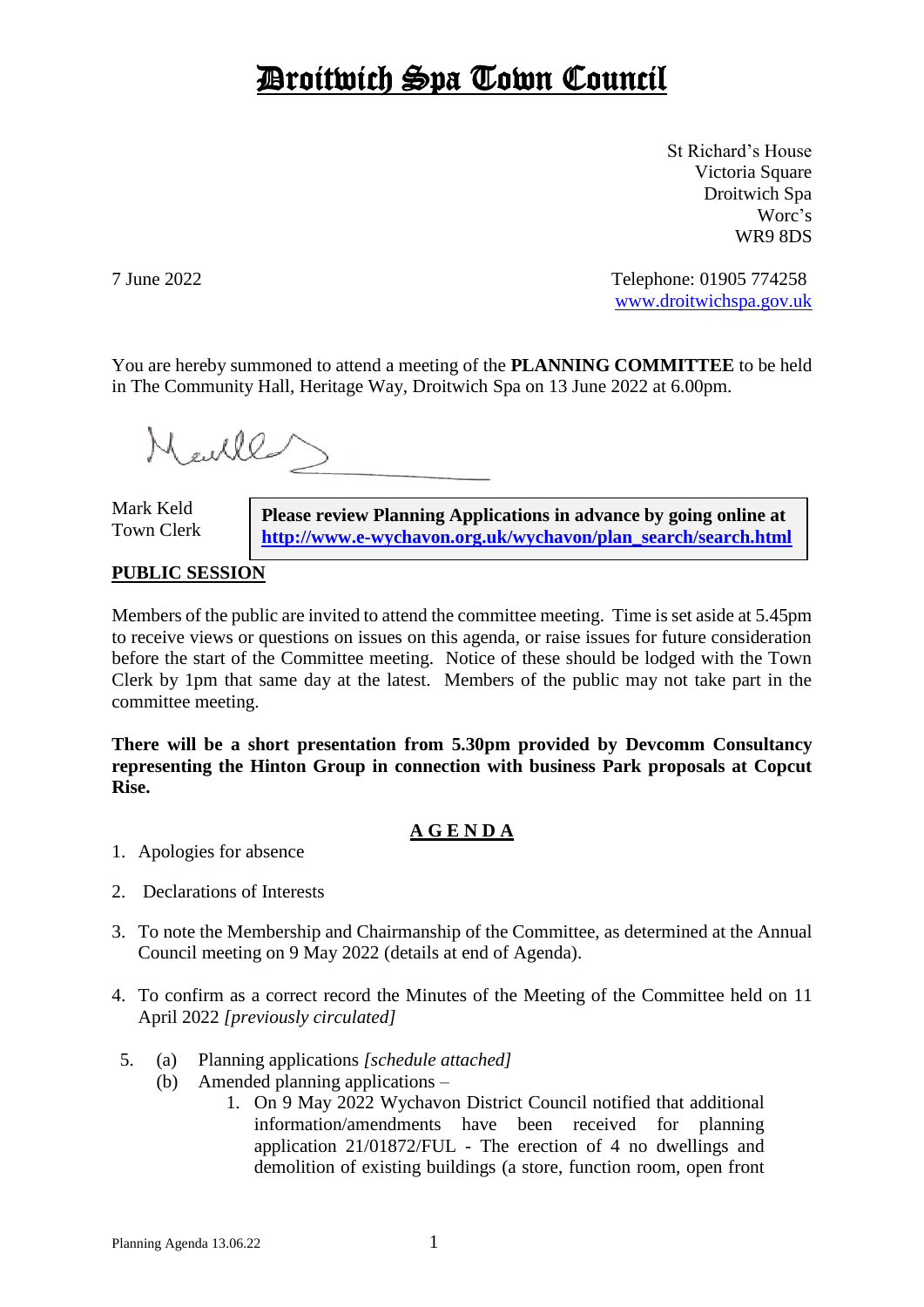bars and outside kitchen) at 47 Vines Lane , Droitwich Spa, WR9 8LU *[notice attached for information].*

- 2. On 27 May 2022 Wychavon District Council notified that additional information/amendments have been received for planning application 21/02562/FUL –Demolition of outbuildings and the development of 56 dwellings, public open space and associated infrastructure at Land opposite Yew Tree Farm , Newland Road, Droitwich Spa *[notice attached for information].*
- 3. On 1st June 2022 Wychavon District Council notified that additional information/amendments have been received for planning application 21/02537/FUL- Erection of new dwelling and formation of three new parking spaces at 32 Trent Close , Droitwich Spa, WR9 8TL *[notice attached for information].*
- 6. Decisions of the Local Planning Authority:-
	- Approval Notices: Wychavon District Council, the Local Planning Authority, has issued 7 approval notices. Of these 4 did accord with the recommendations of the Town Council Planning Committee and 2 had no response having fallen within a period devoid of any scheduled committee meetings. One application has a comments only response from the Town Council Planning Committee consultation *[for information].*
	- Refusal Notices: A refusal notice has been issued by Wychavon District Council dated 27 April 2022 for application W/22/00363/HP – First floor extension at 18 Elgar Crescent, Droitwich Spa, WR9 7SP *[notice attached for information].*
- 6. Worcestershire County Council Road Traffic Regulation Act 1984 (as amended). First Notice Order of temporary Road Closure for C2076 Tagwell Road, Droitwich Spa. The section between the junctions of C2086 Newland Lane and U41488 Jackdaw Lane to enable carriageway repairs & patching. Anticipated duration is 14 days commencing 8 June 2022 *[public notice and location maps attached for information]*
- 7. Worcestershire County Council Road Traffic Regulation Act 1984 (as amended). First & Second Notice Orders of temporary Road Closure for C2086 Pulley Lane, Salwarpe. The section between the junctions of C2155 Newland Common Road and A38 Worcester Road to enable carriageway repairs & patching. Anticipated duration is 14 days commencing 8 June 2022 *[public notice and location maps attached for information].*
- 8. Worcestershire County Council Road Traffic Regulation Act 1984 (as amended). First & Second Notice Orders of temporary Road Closure for part of U41517 Winslow Avenue, Droitwich Spa. The section between the junctions of B4090 Hanbury Road and U41513 Mayflower Road to enable duct clearance works for the installation of Full fibre. Anticipated duration is 1 day commencing 7th June 2022 *[public notice and location maps attached for information].*
- 9. Worcestershire County Council Road Traffic Regulation Act 1984 (as amended). First & Second Notice Orders of temporary Road Closure for part of U41547 Corbett Street, Droitwich Spa. The section between the junctions of B4090 Worcester Road and U41545 Corbett Avenue to enable carriageway resurfacing by WCC. Anticipated duration is 14 days commencing 7 June 2022 *[public notice and location maps attached for information].*
- 10. Worcestershire County Council Road Traffic Regulation Act 1984 (as amended). Second Notice Order of temporary Footpath Closure for Bower Hill Footpaths – Link Footpaths-